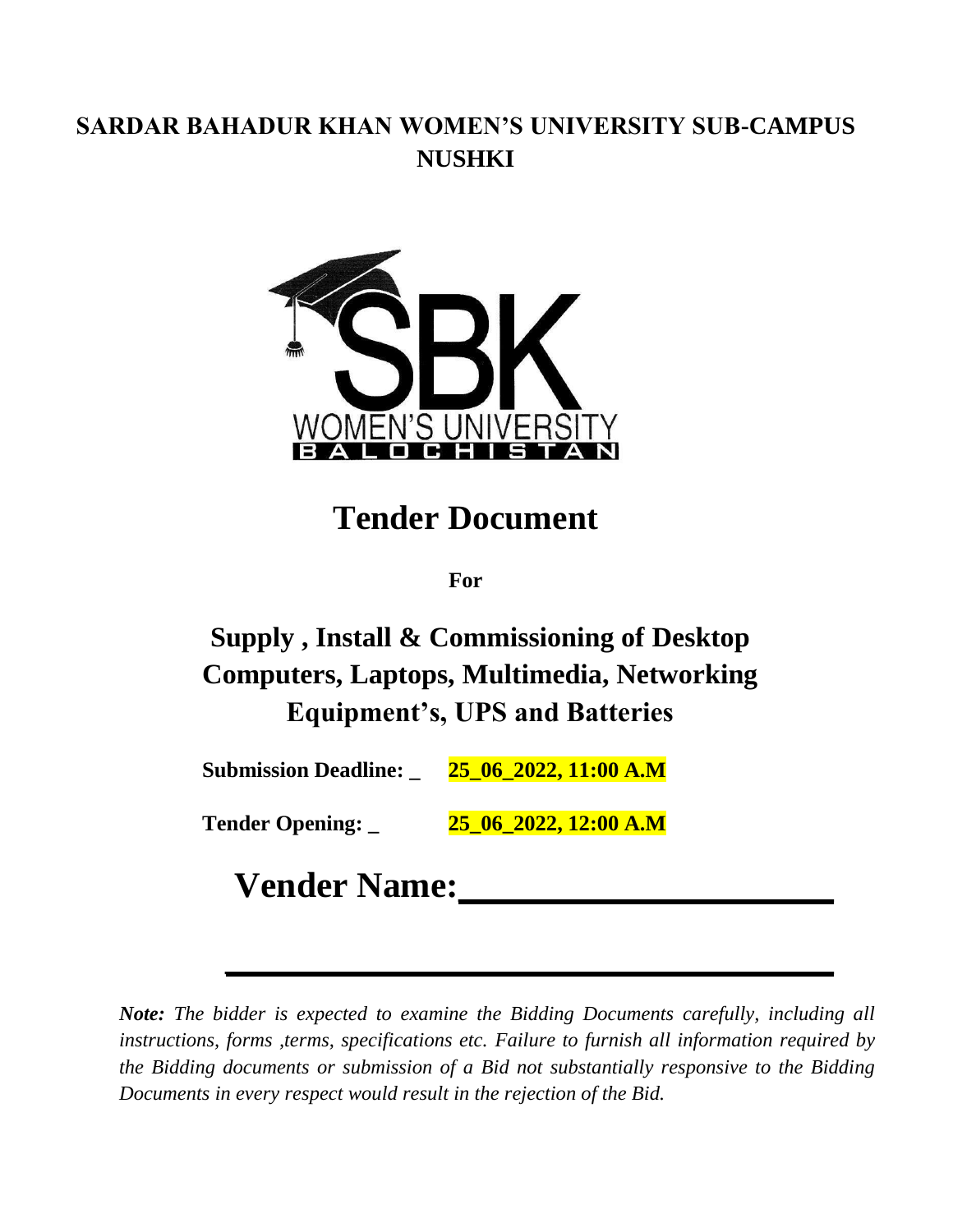# **ICT Equipment's**

| <b>Sale Tax Registration No:</b> |
|----------------------------------|
|                                  |
|                                  |
|                                  |
|                                  |
|                                  |
|                                  |

**Date…………………………………….**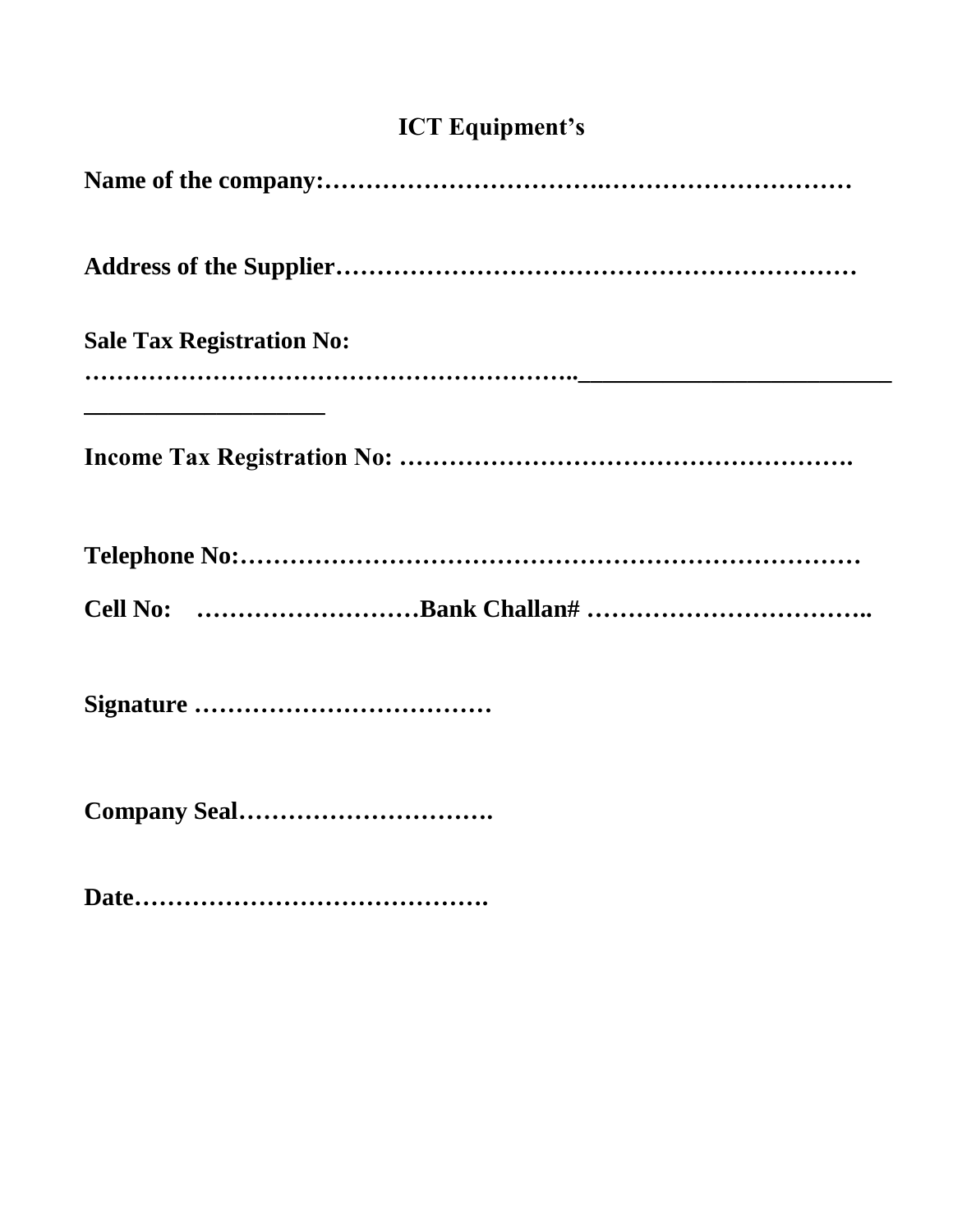#### **TERMS AND CONDITIONS**

### **1. GENERAL**

- 1. The bid shall be evaluated on single stage two envelops basis, one containing financial and other technical in separate envelops, together in one envelop for Supply , Install & Commissioning of Desktop Computers, Laptops, Multimedia, Networking Equipment's, UPS and Batteries for Sub Campus Nushki
- 2. The rates to be quoted shall be inclusive of GST and all taxes.
- 3. Sample may be examined by inspection team at SBKWU brewery road Quetta
- 4. The quantity can be enhanced/reduced by the competent authority.
- 5. Tender form should be filled carefully; cutting/doubling may be avoided. Conditionally tender will not be entertained.
- 6. An affidavit on a non-judicial stamp paper valuing Rs.100 (Section I and section II) should be attached with the tender to the effect the firm has never been indulged in any litigation or organization has never been black- listed by any department or organization of the Govt.
- 7. Submission of any false statement concealing of information is likely to be disqualify the bidder.
- 8. The vender/venders will be required to provide 2% call deposit. (Refundable) for Supply of ICT equipment's items of the total value of store to be purchased without which the supply order will not be issued. Banker's cheques are not accepted.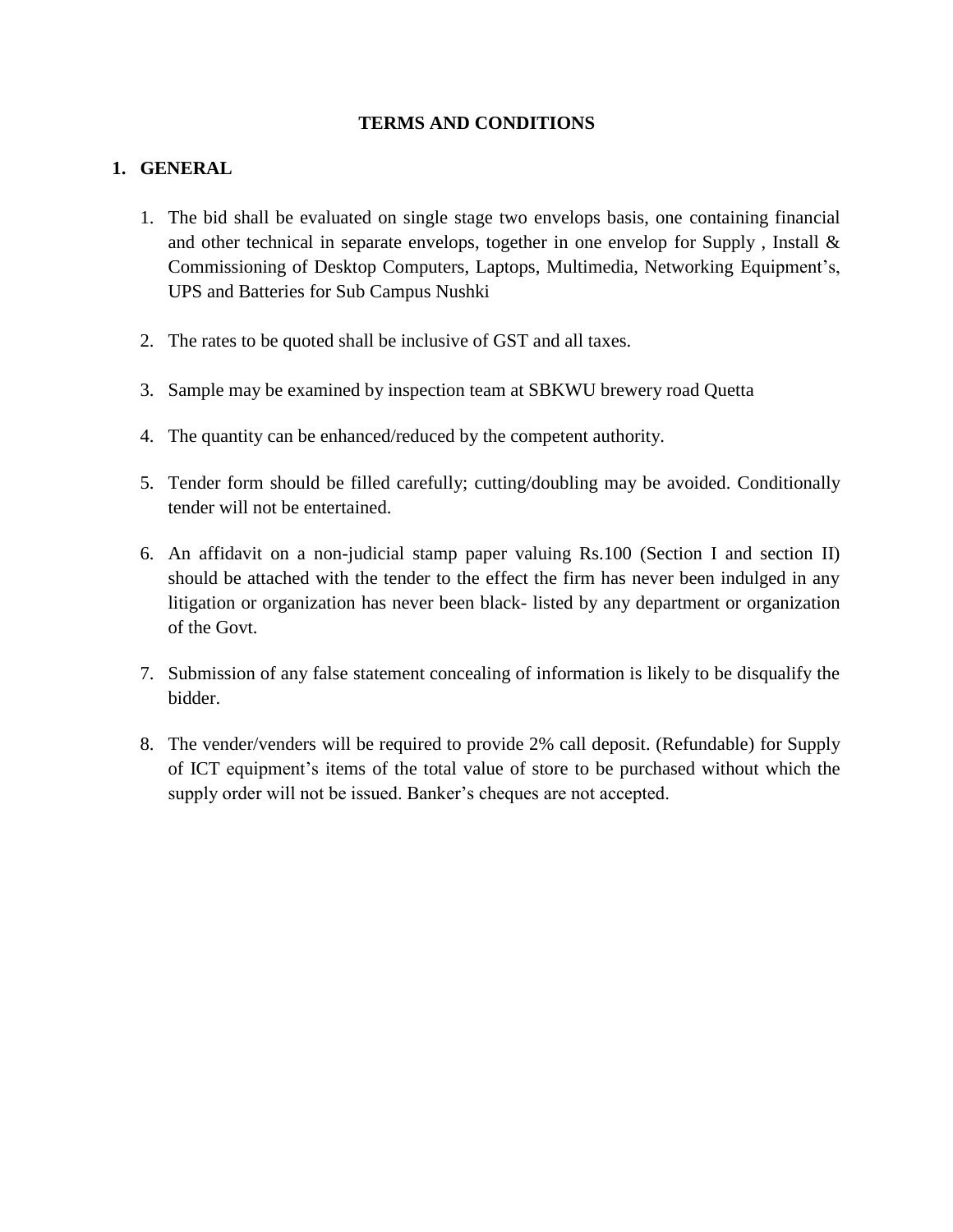#### **2. SCOPE OF SUPPLY**

**2.1.** The bidder shall supply items, of the specifications given in the tender document. The bidder shall also be responsible for their installation, compatibility and configuration; free service within the range of the Warranty from the date of the equipment makes warranty functional. All equipment should be accompanied by service manual separately in English.

### **3. BID PRICE**

**3.1.** The bidder shall indicate in his offer, list of equipment with specifications, standard accessories the unit price inclusive of all taxes and total bid price of the goods for ICT equipment's Price of optional accessories should be quoted separately.

### **3.2. Taxes levied by the Government and freight charges, if any, shall be paid by the bidder and must be included in the quoted prices**.

### **4. CURRENCIES OF BID**

**4.1.** The prices shall be quoted in Pakistani rupees and payment to the successful firm will be made in the same currency.

### **5. BID VALIDITY**

**5.1.** The bid shall remain valid and open for acceptance of the purchaser **for a period of 90 days from the specified date of opening**.

### **6. BID EARNEST MONEY**

**6.1.** The bidder shall furnish, as part of his bid, earnest money equal to 2% for Section-I and Section-II of quoted price with their offer in the form of demand draft/ pay order in favor of **Director, Sardar Bahadur Khan Women's University,Sub-Campus Nushki** separately. The Demand Draft shall be returned to unsuccessful bidders. The Earnest Money will be forfeited if a bidder withdraws his bid during the period of his bid validity or fails to supply the machinery / equipment ordered by the university.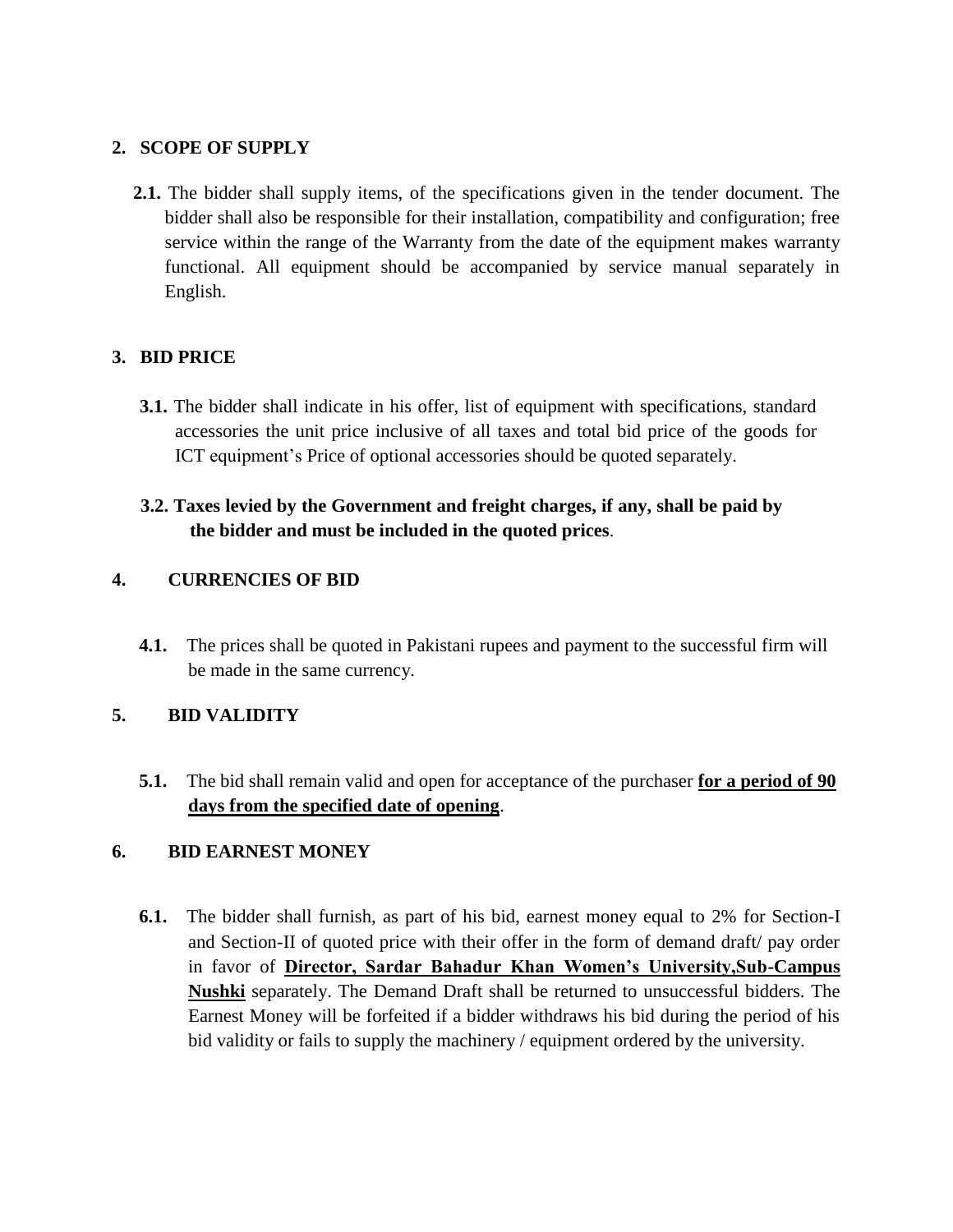### **7. DOCUMENTS COMPRISING OF BID 7.1. Technical proposal**

A technically eligible bidder, based on conditions listed in this document, not meeting the 70% pass marks will be rejected in Technical Evaluation, and its sealed/unopened Financial Proposal shall be returned back All bidders scoring greater than or equal to 70% of the marks will be accepted in technical proposal, and their financial bids will be opened. The technical evaluation committee in the light of following evaluation criteria shall evaluate the technical proposals:

### **Eligibility Criteria**

| S.<br>No.      | <b>Bidders Eligibility Factor</b> | <b>Mandatory Requirement</b>                                                                                                                                                                  | <b>Document Required</b>                                                                                                                                                      |
|----------------|-----------------------------------|-----------------------------------------------------------------------------------------------------------------------------------------------------------------------------------------------|-------------------------------------------------------------------------------------------------------------------------------------------------------------------------------|
| $\mathbf{1}$   | Registration with Income<br>Tax   | Mandatory                                                                                                                                                                                     | Copy of <b>NTN</b> duly verifiable<br><b>Active Tax Payer Certificate</b><br>from FBR website.                                                                                |
| $\overline{2}$ | Registration with Sales-Tax       | Mandatory                                                                                                                                                                                     | Copy of GST Registration<br>Number                                                                                                                                            |
| 3              | <b>Registration with BRA</b>      | Mandatory                                                                                                                                                                                     | Attach valid & Active member of<br>BRA Certificate copy.                                                                                                                      |
| $\overline{4}$ | Registration with PEC             | Mandatory                                                                                                                                                                                     | Valid Certificate of PEC<br>Category C4 or above (EE04,<br>EE07, EE09)                                                                                                        |
| 5              | Relevant Experience               | For Experienced (Old Firm):<br>03 successfully completed similar<br>assignments (Computers, Networking, UPS<br>System, Network Racks), each of 50 Million<br>or above, for the last 07 years. | Copy/ies of Work Order(s) with<br>relevant completion certificate(s) or<br><b>Inspection Report(s)</b>                                                                        |
|                |                                   | <b>Joint Venture is NOT ALLOWED</b>                                                                                                                                                           | <b>Joint Venture is NOT ALLOWED</b>                                                                                                                                           |
| 6              | <b>Financial Capacity</b>         | PKR. 100 Million turn over or the<br>last 05 years.                                                                                                                                           | Audited<br>Final<br><b>Accounts</b><br><b>OR</b><br><b>Bank Certificate</b> of Company's<br>Bank Account certifying<br>the<br>financial<br>required<br>worth<br>of<br>Bidder. |
| $\overline{7}$ | Non-Blacklisting                  | Must not be presently black-listed by<br>any Government Organization                                                                                                                          | Declaration of Non-blacklisting<br>on stamp paper (Rs. 100/-) by<br>the Bidder                                                                                                |
| 8              | Local presence                    | The Bidder must have functional<br>corporate office in Quetta or<br>anywhere in Balochistan.                                                                                                  | Copy of Tenancy agreement or<br>ownership documents of the<br>office premises                                                                                                 |
| 9              | Warranty                          | 1 Year warranty for Equipment                                                                                                                                                                 | <b>Certificates of Warranty on</b><br>letter head of the firm.                                                                                                                |
| 10             | Delivery time compliance          | Must agree to serve the Contract<br>within 90 days after the issuance of<br>work order.                                                                                                       | Completion time must be <b>clearly</b><br>specified in the Technical Bid                                                                                                      |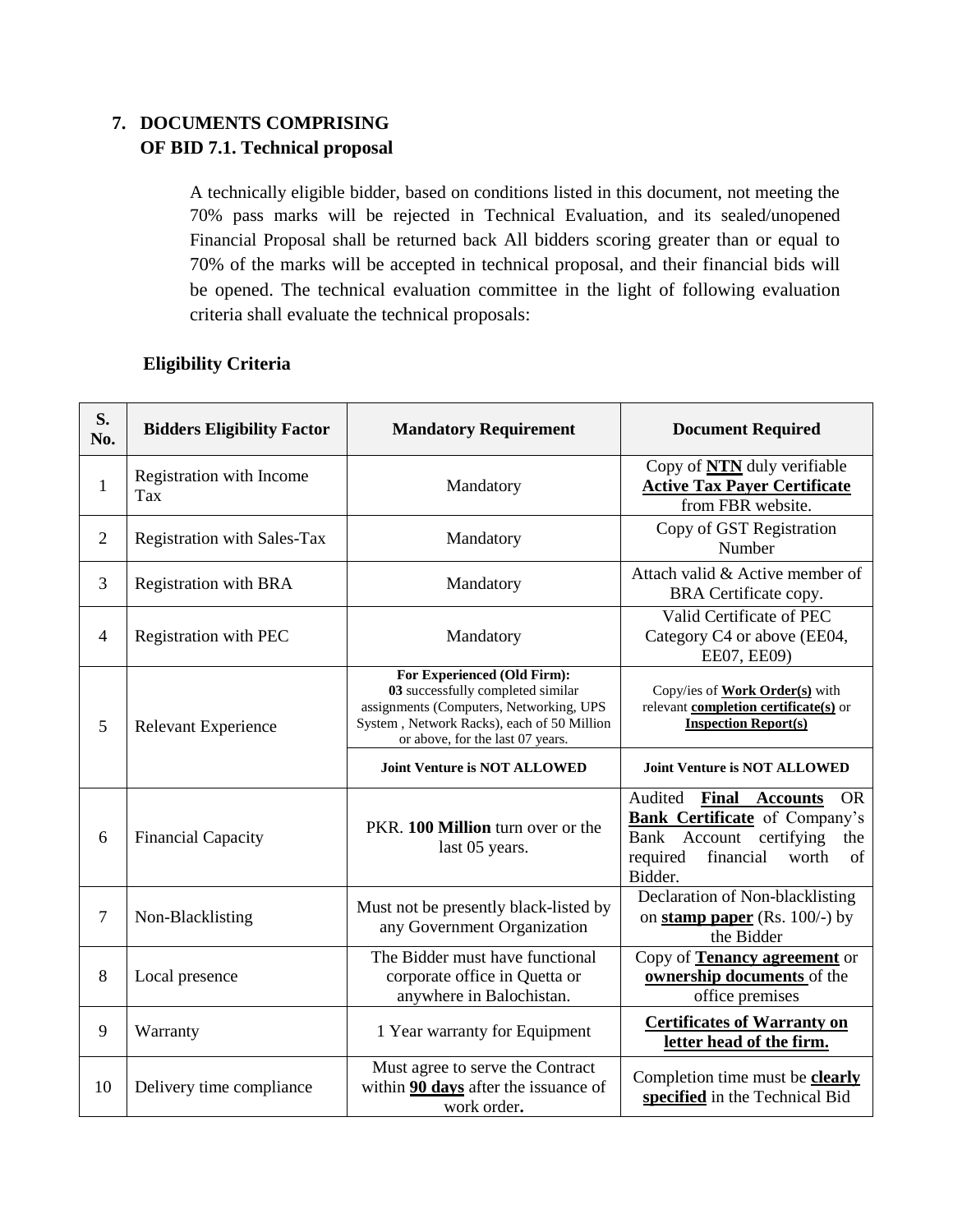| Agreement with all the terms<br>& conditions | Must unconditionally agree with all<br>the instructions, terms & conditions<br>specified in the bidding documents<br>& contract agreement | Signature & company seal on<br>every page of the bidding<br>document. |
|----------------------------------------------|-------------------------------------------------------------------------------------------------------------------------------------------|-----------------------------------------------------------------------|
| Submission of Bidding                        | As required by the procuring agency                                                                                                       | <b>Receipt</b> of in-time payment of                                  |
| Document Fee                                 | in the Tender Notice                                                                                                                      | Bidding document fee                                                  |

### **Technical Evaluation Criteria:**

 $\mathcal{A}^{\pm}$ 

| $S+$           | <b>Attributes</b>               | <b>Score</b> | <b>Score Distribution</b>  | <b>Remarks</b>                       |
|----------------|---------------------------------|--------------|----------------------------|--------------------------------------|
| $\mathbf{1}$   | <b>Authorization</b>            | 10           |                            |                                      |
|                | <b>Certificate</b>              |              |                            |                                      |
|                | Authorized                      |              | 5                          | <b>Attached Certificates</b>         |
|                | Dealer/Reseller                 |              |                            |                                      |
|                | Distributer / Partner           |              | 10                         |                                      |
| $\overline{2}$ | <b>Firm Experience in</b>       | 20           | Documentary Proof/evidence |                                      |
|                | <b>Years</b>                    |              | required                   |                                      |
|                | $2 - 3$                         |              | 5                          | Firm Registration and<br>Certificate |
|                | $3 - 5$                         |              | 10                         |                                      |
|                | $5 - 10$                        |              | 20                         |                                      |
| 3              | <b>Project of Similar</b>       | 30           | Documentary Proof/evidence |                                      |
|                | <b>Nature</b>                   |              | required                   |                                      |
|                | $2 - 4$                         |              | 10                         |                                      |
|                |                                 |              |                            | Work Order                           |
|                | $4-6$                           |              | 20                         |                                      |
|                |                                 |              |                            |                                      |
|                | $6 - 8$                         |              | 30                         |                                      |
| $\overline{4}$ | <b>Financial Health</b>         | 20           | Attach:                    |                                      |
|                | <b>Certificate or last five</b> |              | 1. To-date bank            |                                      |
|                | years                           |              | statement                  |                                      |
|                |                                 |              | 2. Copy of financial       |                                      |
|                |                                 |              | statement                  | <b>Attach Tax Returns</b>            |
|                | <b>Income Tax Annual</b>        |              |                            | and Bank Certificates                |
|                | Return of Last (03)             |              | 10                         |                                      |
|                | Years                           |              |                            |                                      |
|                | Annual turnover in              |              |                            |                                      |
|                | millions Rs 5 million           |              | 10                         |                                      |
|                | $=2$ marks                      |              |                            |                                      |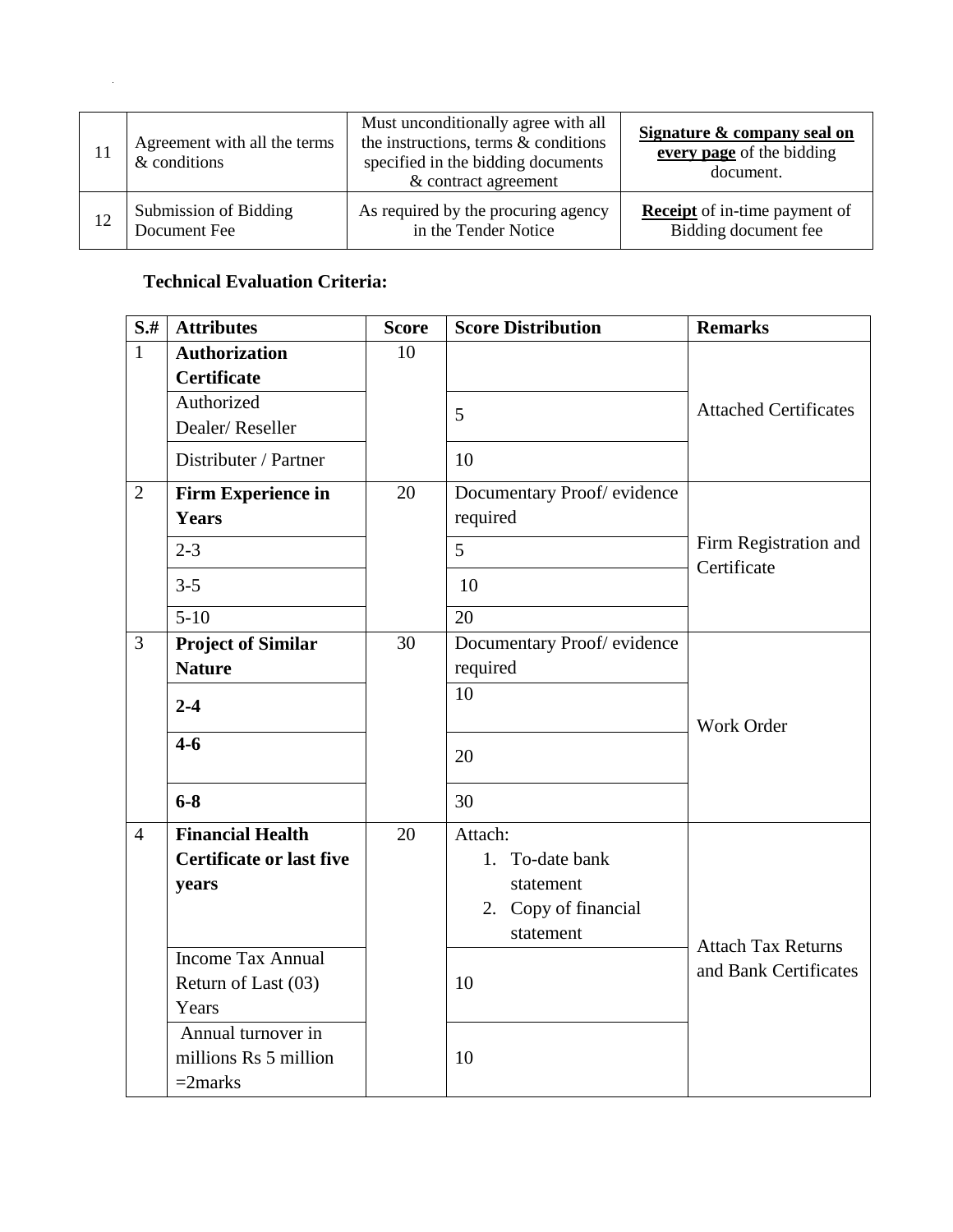| <b>BOQ</b> Compliance | 20 | Detail Specification of                |                                     |
|-----------------------|----|----------------------------------------|-------------------------------------|
|                       |    | required product as per<br>requirement | Complete Brochure/<br>Specification |
| 50%                   |    | 10                                     |                                     |
| $00\%$                |    | 20                                     |                                     |

• Minimum 70% marks are eligible.

# **ICT Equipment's**

### 7.2. **Financial Proposal**

1. Price Schedule including all taxes

|                         |                    | <b>UNIT</b>    |          | <b>TOTAL</b>   |
|-------------------------|--------------------|----------------|----------|----------------|
| $S$ .#                  | <b>DESCRIPTION</b> | <b>PRICE</b>   | Quantity | <b>UNIT</b>    |
|                         |                    | (RS.)          |          | PRICE (RS.)    |
|                         |                    | (including all |          | (including all |
|                         |                    | Taxes          |          | Taxes)         |
| $\mathbf{1}$            |                    |                |          |                |
|                         |                    |                |          |                |
|                         |                    |                |          |                |
| $\overline{2}$          |                    |                |          |                |
|                         |                    |                |          |                |
|                         |                    |                |          |                |
| $\mathbf{3}$            |                    |                |          |                |
|                         |                    |                |          |                |
|                         |                    |                |          |                |
| $\overline{\mathbf{4}}$ |                    |                |          |                |
|                         |                    |                |          |                |
|                         |                    |                |          |                |
| $\overline{5}$          |                    |                |          |                |
|                         |                    |                |          |                |
|                         |                    |                |          |                |
| 6                       |                    |                |          |                |
|                         |                    |                |          |                |
|                         |                    |                |          |                |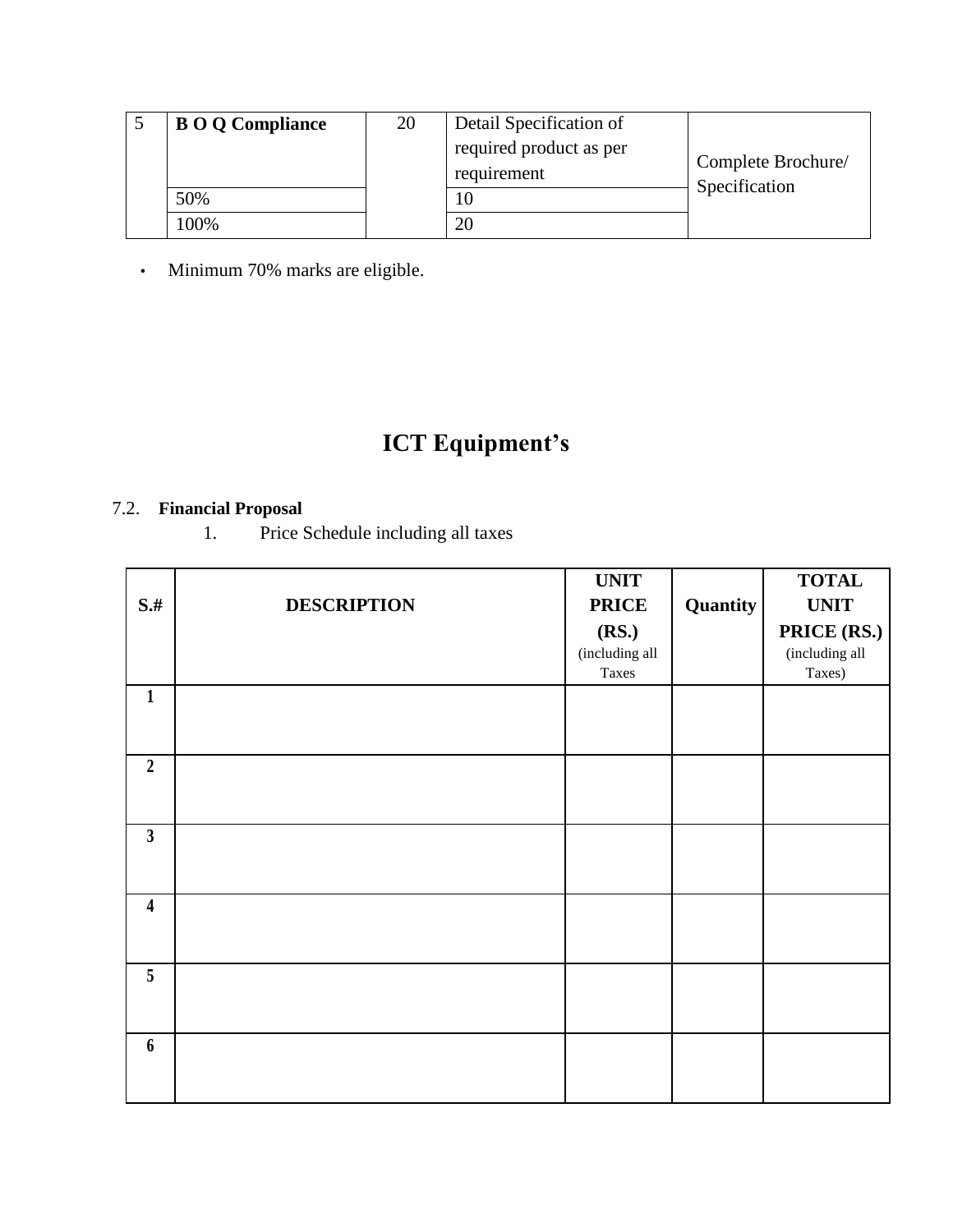| 8 |              |  |  |
|---|--------------|--|--|
| 9 |              |  |  |
|   | <b>Total</b> |  |  |

### **7. SUBMISSION OF BIDS**

- **7.1.** The bids (Single stage, two-envelope (i) Technical Bid (ii) Financial bid on separate envelopes)Supply , Install & Commissioning of Desktop Computers, Laptops, Multimedia, Networking Equipment's, UPS and Batteries must be delivered in the office of the Director Nushki Campus situated at SBK women's University Brewery road Quetta latest by 22-06-2021 at 10.30 AM).
- **7.2.** Technical bid shall be opened on **22-06-2021 at 12.00 A.M**, in the presence of bidders or their representative who may attend. Thereafter, financial bids of eligible bidders will be opened and date and time will be communicated to eligible venders accordingly.
- **7.3.** Any bid after the given deadline for submission of bids shall not be entertained.
- **7.4.** Incomplete /conditional tender / quotation will not be accepted.

### **8. BID AWARD**

**8.1.** Bid will be awarded according to the PPRA rule single stage two envelops (Technical & Financial) specifications. Individual prices are required for the owner's inventory purposes for both Sections separately.

### **9. BUYER'S RIGHT**

**9.1.** Notwithstanding anything else contained to the opposing in this Tender Document, SBK Women's University, Quetta reserves the right to cancel/withdraw/ modify fully or partially the 'Invitation for Bids' or to reject one or more of the bids without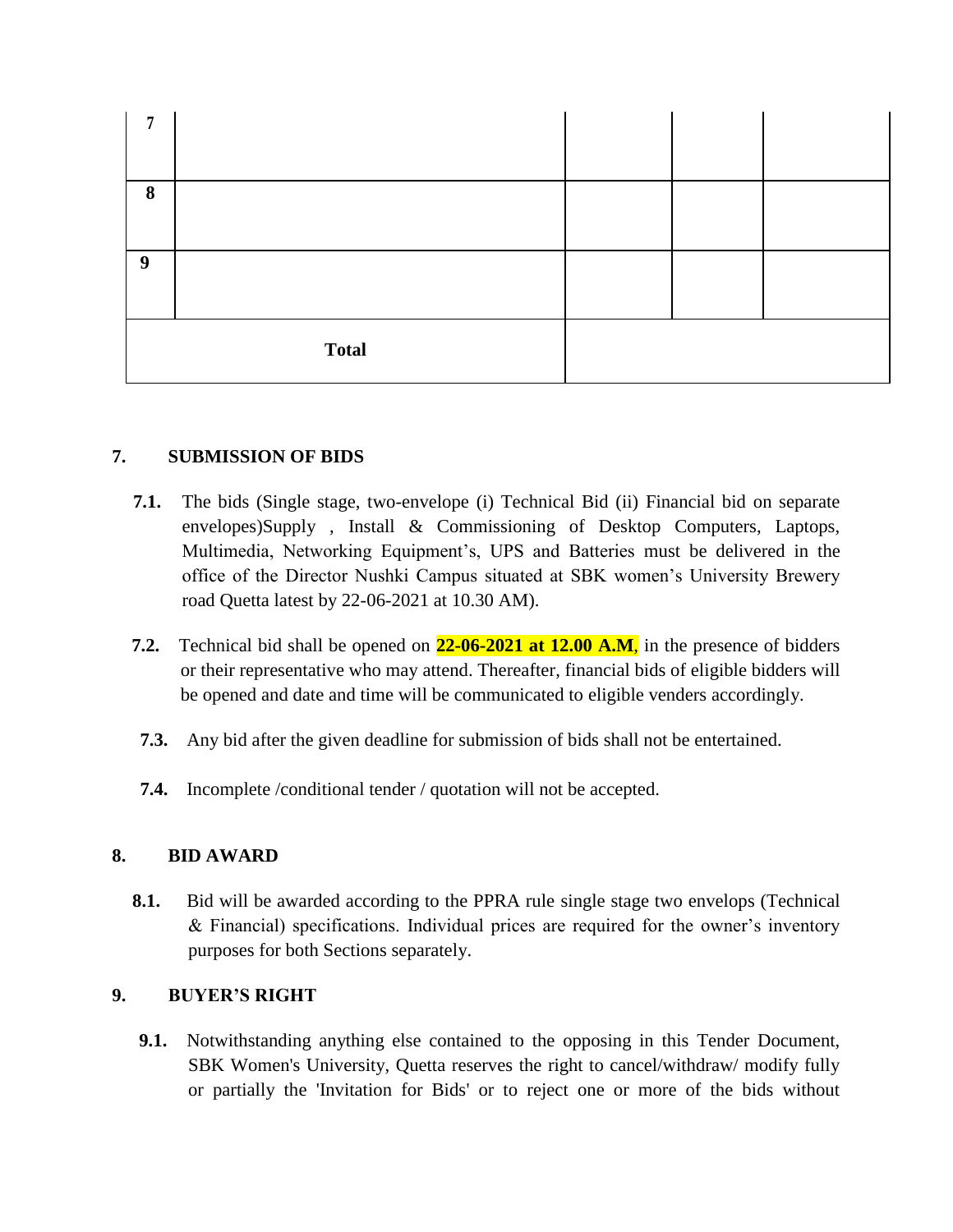assigning any reason and shall bear no liability whatsoever consequent upon such a decision.

**9.2.** SBK Women's University reserves the rights to increase, decrease the quantity as per approved by government policy.

### **9.3. The selection criteria will be based on Cost & Quality Base Selection (CQBS).**

### **10. EQUIPMENTS DELIVERY**

**10.1.** The delivery of equipment and deployment shall be made at SBK Women's University, Nushki Campus.

**10.2.** Supplier will be responsible for the handling or transportation charges and all installation for all required items.

#### **11. MODE OF PAYMENT**

**11.1.** The payment shall be made in the form of cheques, which shall be issued, after receipt of equipment, inspection, installation and operation according to the SBK Women's University prescribed schedule.

No Advance payment will be made.

#### **GUARANTEE / WARRANTY OF EQUIPMENT**

- **11.2.** The vender shall furnish one year after sales service guarantee/ warranty on stamp paper for supplied equipment from the date of installation. In case of Malfunctioning / defect in any equipment / item, the supplier shall replace them free of cost.
- **11.3** After Acceptance of bid vender is required to execute agreement on judicial stamp paper.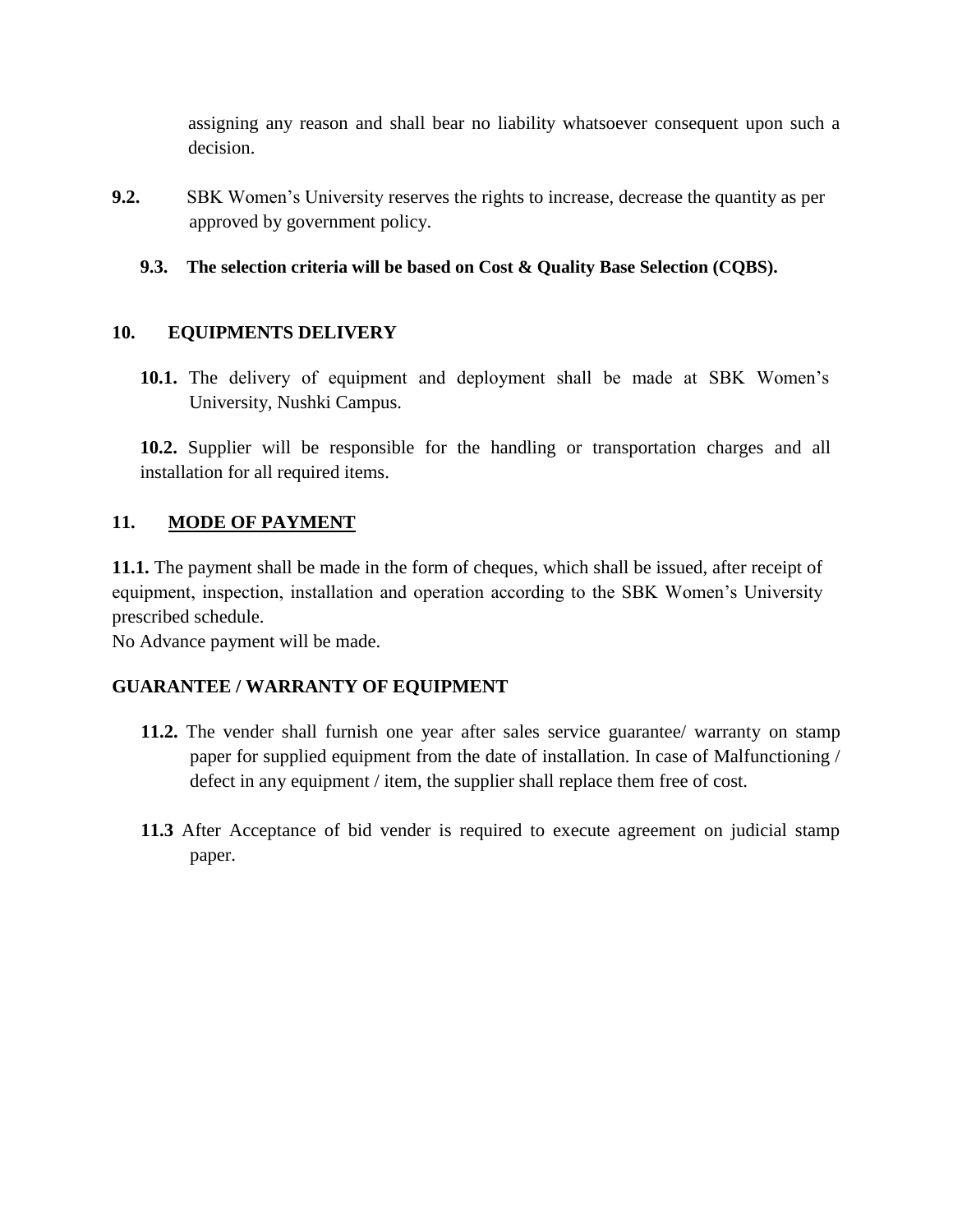# **ICT Equipment's**

## **CONTACT INFORMATION**

| <b>Name and Title</b>   |  |
|-------------------------|--|
| <b>Company Name</b>     |  |
| <b>Address</b>          |  |
| <b>City</b>             |  |
| <b>Telephone Number</b> |  |
| <b>Fax Number</b>       |  |
| <b>Signature</b>        |  |
| <b>Seal</b>             |  |
|                         |  |

## **Date**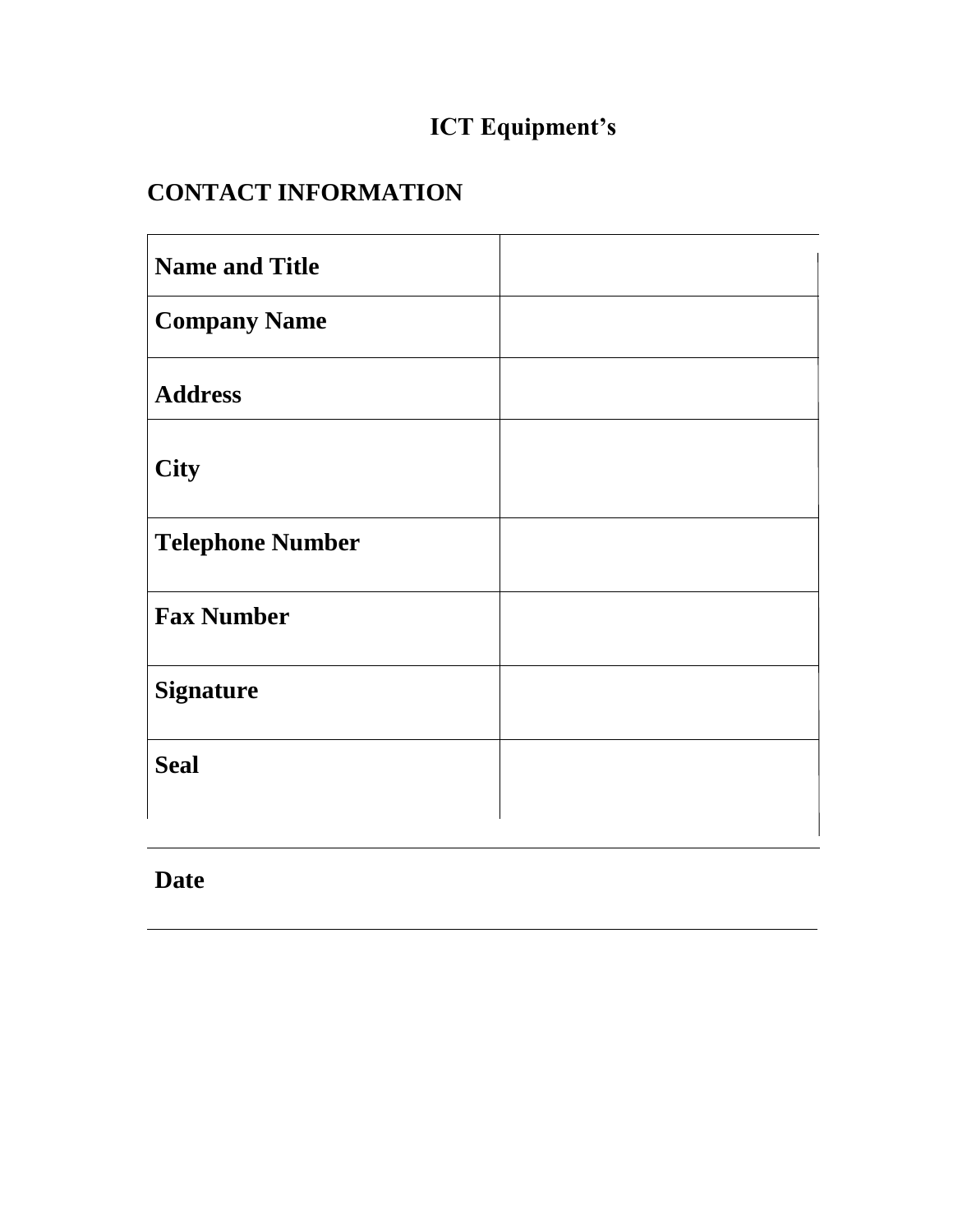### **ICT Equipment's BILL OF QUANTITY BOQ SPECIFICATIONS OF ITEMS**

| S. No                          | <b>Description</b>                                                     | <b>Requirements</b>                                                                                                                                                                                                                                                                                                                                                                                                                                                                                                                                                                                                                                                                                                                                                                                                                                                                                                                            | Quantity       |
|--------------------------------|------------------------------------------------------------------------|------------------------------------------------------------------------------------------------------------------------------------------------------------------------------------------------------------------------------------------------------------------------------------------------------------------------------------------------------------------------------------------------------------------------------------------------------------------------------------------------------------------------------------------------------------------------------------------------------------------------------------------------------------------------------------------------------------------------------------------------------------------------------------------------------------------------------------------------------------------------------------------------------------------------------------------------|----------------|
| $\mathbf{1}$<br>$\overline{2}$ | <b>Desktop Computers</b><br>(For Computer Lab)<br>Multimedia Projector | Processor: Intel Core i5 9 <sup>th</sup> Generation<br>Cache: 9MB Cache, 6 Core<br>Chip Set: Intel <sup>®</sup><br>Graphics: Intel® UHD Graphics<br>Memory: 4GB RAM DDR4<br>Hard Disk: 1 TB HDD SATA 7200 rpm<br><b>Optical Drive: DVD-Writer</b><br>Key Board &: USB Business Slim keyboard, USB<br>Mouse & Other: Mouse, SD Card Reader, Serial Port<br>180watt Power Supply<br>LED Monitor: 19.5" LED monitor<br>(with Wireless Lan Card of PC<br><b>Operating System: MS DOS</b><br><b>Installation:</b> Installation of all PC<br>Warranty: 1/1/1(Material /labor /onsite) MT & LED<br><b>Monitor Warranty</b><br><b>Essential Series Projector</b><br>Brightness: 3,000 Lumens<br><b>Resolution: 800x600</b><br><b>Aspect Ratio: 4:3 (SVGA)</b><br>Contrast: 20,000:1(full on/off)<br><b>Display Type: DLP X 1</b><br><b>Color Processing: 10-bit</b><br>Video Modes: 720, 1080i, 1080p/60, 1080p/24,<br>1080p/50, 576i, 576p, 480, 480i | 36<br>5        |
|                                |                                                                        | Data Modes: Max 1920x1200<br>3D Modes: PC 3D Ready<br>Lamp Type: 203W Osram bulb<br><b>Lamp Life:</b> 4,000 hours $/ 10,000$ hours<br>Throw Distance: $1.0 m - 11.8 m$<br>Image Size: $60 \text{ cm} - 762 \text{ cm}$<br><b>Throw Ratio:</b> $1.94:1 - 2.16:$ (D:W)<br><b>Digital Zoom: Yes</b><br>Projector Size: 11 cm x 31 cm x 24 cm (HxWxD)<br><b>Power:</b> Watts $100V - 240V$<br>Connection Panel: Audio In: Mini Jack, Composition:<br>RCA, HDMI, USB, VGAIn:Dsub-15pin                                                                                                                                                                                                                                                                                                                                                                                                                                                              |                |
| 3                              | Layer 2 Managed switch                                                 | 48 x 1 Gigabit Ports $+ 2$ 10 G SFP ports                                                                                                                                                                                                                                                                                                                                                                                                                                                                                                                                                                                                                                                                                                                                                                                                                                                                                                      | $\overline{2}$ |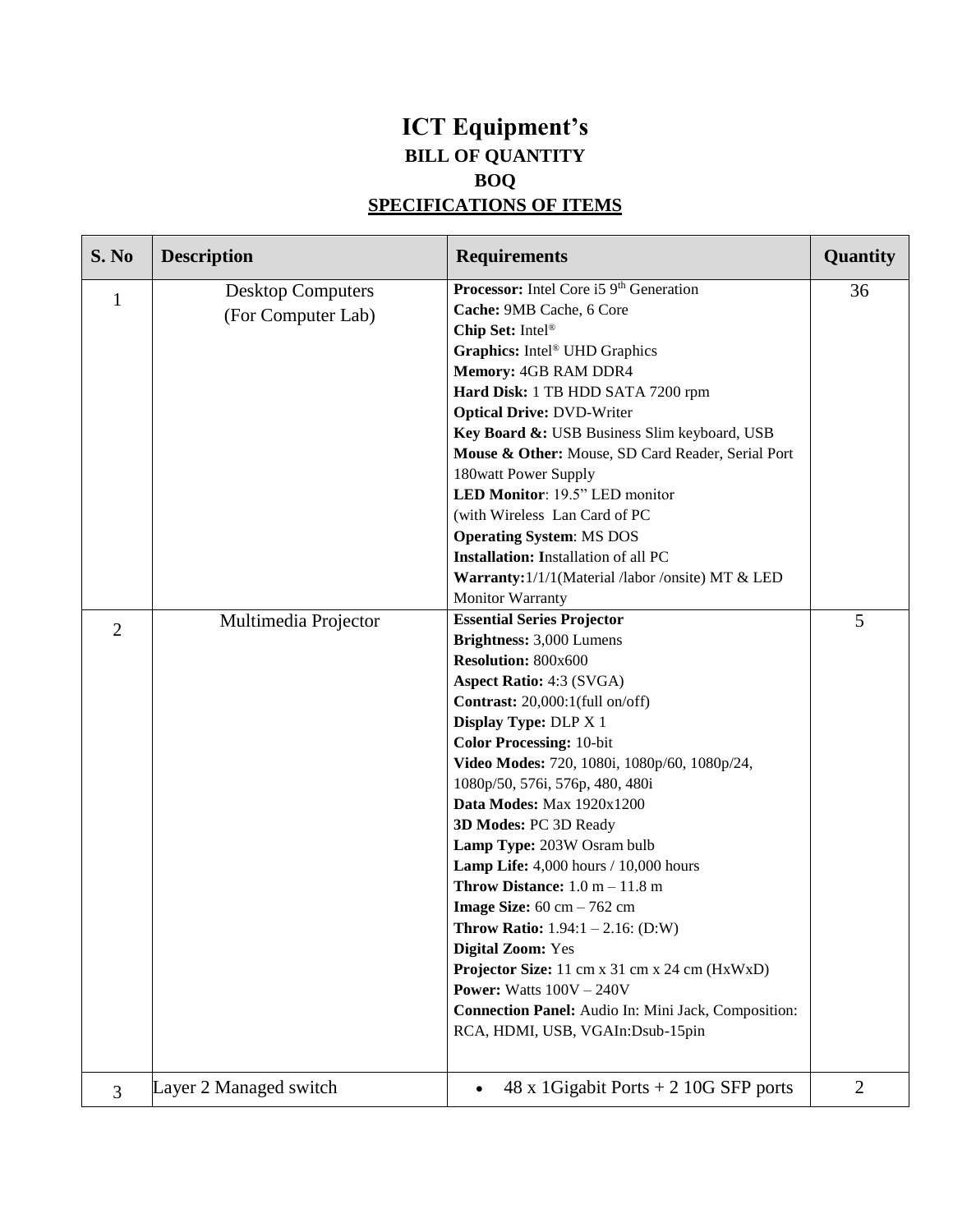|                |                                          | Cisco & Equivalent                                                              |                |
|----------------|------------------------------------------|---------------------------------------------------------------------------------|----------------|
| $\overline{4}$ | Local Made 42U Rack Cabinet              | Local Made 42U Rack Cabinet                                                     | 3              |
| 5              | Router                                   | Cisco or equivalent                                                             | 1              |
| 6              | <b>UTP Cable</b>                         | CAT-6 roll                                                                      | $\overline{4}$ |
| $\overline{7}$ | 1 meter                                  | CAT-6 Patch Cord                                                                | 60             |
| 8              | 3 meter                                  | CAT-6 Patch Cord<br>$\bullet$                                                   | 60             |
| 9              | 24 Port CAT-6                            | Patch Panel<br>$\bullet$                                                        | 6              |
| 10             | Cable Manager                            | Cable Manager<br>$\bullet$                                                      | 6              |
| 11             | CAT-6                                    | dual Face Plate Complete with Box                                               | 60             |
|                | Installation of all Electric and network | (Including all accessories)<br>$\bullet$                                        | 60             |
|                | points Lab                               | (Electric) Cable, Duct, Laying of Duct<br>$\bullet$                             |                |
| 12             | Offices                                  | Breaker/DB/E. Wire Cat -6, Multi                                                | 20             |
|                |                                          | Socket 2 point for 1 PC                                                         |                |
|                | Lab                                      | Per Node                                                                        | 60             |
| 13             | Laptop                                   | <b>Processor:</b> 9 <sup>th</sup> Generation Intel® Core <sup>™</sup> i7-       | $\mathbf{1}$   |
|                |                                          | (1.8 GHz base frequency, up to 4GHz with Intel®                                 |                |
|                |                                          | Turbo Boost Technology, 8 MB cache, 4cores).                                    |                |
|                |                                          | <b>Operating System:</b> Free DOS 2.0 A/P                                       |                |
|                |                                          | Camera: Integrated HD 720p                                                      |                |
|                |                                          | <b>Display:</b> 14 inch HD (1366x768)                                           |                |
|                |                                          | Hard Drive: 1TB 5400RPM SATA                                                    |                |
|                |                                          | Audio features: 2 Integrated stereo speakers;<br>Connectivity: Either net, WiFi |                |
|                |                                          | Expansion Slots: 1 multi-format digital media                                   |                |
|                |                                          | reader                                                                          |                |
|                |                                          | <b>Ports:</b> 1 AC power; 1 headphone/ Microphone                               |                |
|                |                                          | combo jack; 1 RJ-45; HDMI, 1USB                                                 |                |
|                |                                          | Warranty: 2/2/0 Warranty A/P Year standard parts                                |                |
|                |                                          | and labor limited warranty                                                      |                |
|                |                                          | <b>Power:</b> HP Smart 45 W External AC power                                   |                |
|                |                                          | adapter                                                                         |                |
|                |                                          | <b>Carrying Case: Genuine Manufacturer Carrying</b>                             |                |
|                |                                          | case                                                                            |                |
| 14             | <b>Dry Batteries</b>                     | Volt 12v, 200 amp                                                               | $\overline{4}$ |
| 15             | <b>Battery and Inverter</b>              | Installation kit<br>$\bullet$                                                   | $\overline{4}$ |
|                | <b>UPS Type</b>                          | Solar Inverter                                                                  | 01             |
| 16             | Capacity                                 | 5200W                                                                           |                |